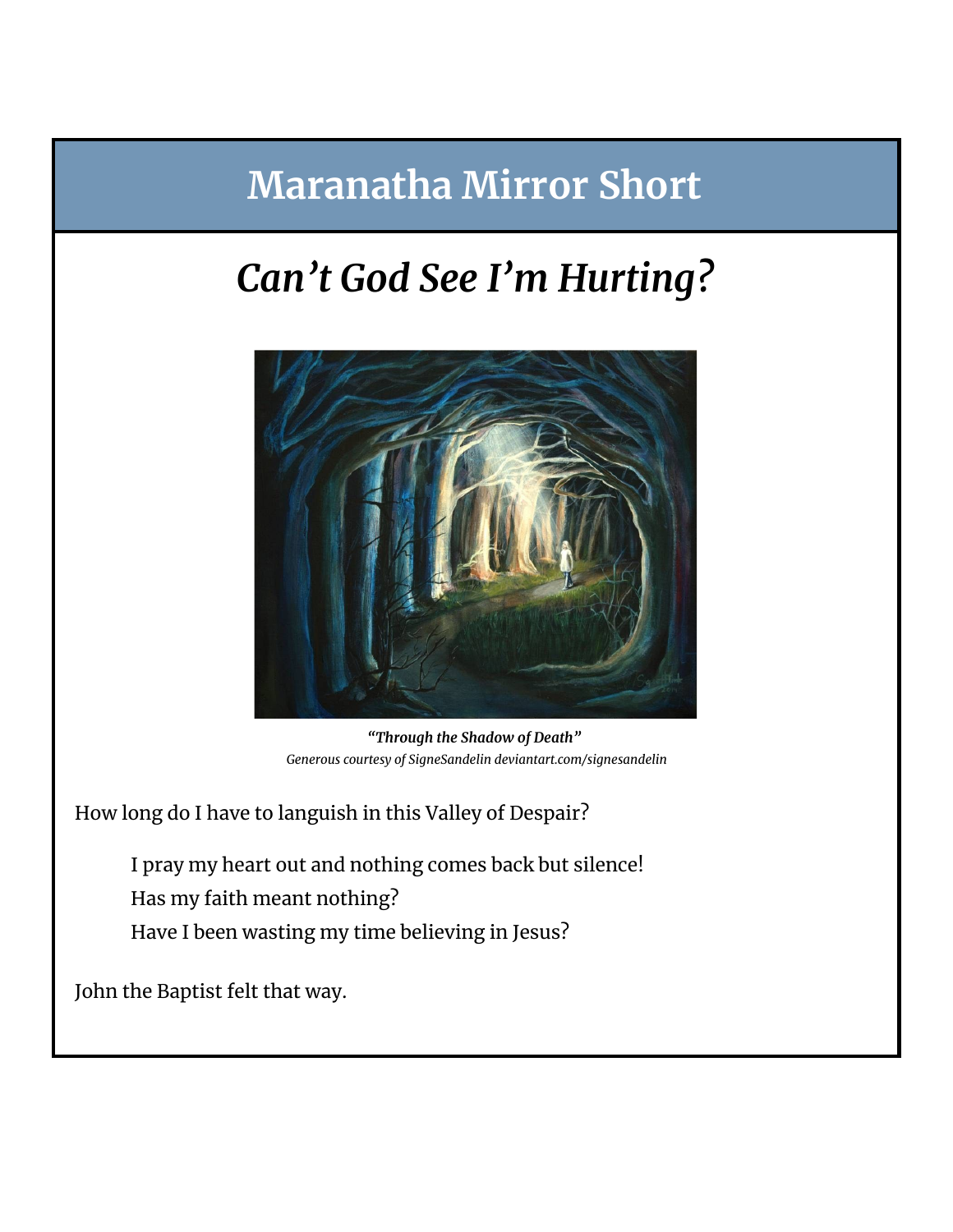*Now when John heard in prison about the deeds of the Christ, he sent word by his disciples and said to him, "Are you he who is to come, or shall we look for another?"*

John gets no sympathy from Jesus.

*And Jesus answered them, "Go and tell John what you hear and see: the blind receive their sight and the lame walk, lepers are cleansed and the deaf hear, and the dead are raised up, and the poor have good news preached to them. And blessed is he who takes no offense at me."*

Jesus is focused on the Kingdom of God, not on the "Christian Agenda."

Jesus makes no attempt to change the politics of Israel, or even the politics of the Temple.

His aim is to bring God's Kingdom to those who the movers and shakers ignore.

John needs to understand this, and so do we.

*As they went away, Jesus began to speak to the crowds concerning John: "What did you go out into the wilderness to behold? A reed shaken by the wind? Why then did you go out? To see a man clothed in soft raiment? Behold, those who wear soft raiment are in kings' houses. Why then did you go out? To see a prophet? Yes, I tell you, and more than a prophet. This is he of whom it is written, `Behold, I send my messenger before thy face, who shall prepare thy way before thee.'*

*Truly, I say to you, among those born of women there has risen no one greater than John the Baptist; yet he who is least in the kingdom of heaven is greater than he."*

*Matthew 11:7-11*

The least person in the Kingdom of Heaven has one thing John the Baptist and many modern Christians do not have: faith

Faith that keeps trusting the Master when nothing makes sense.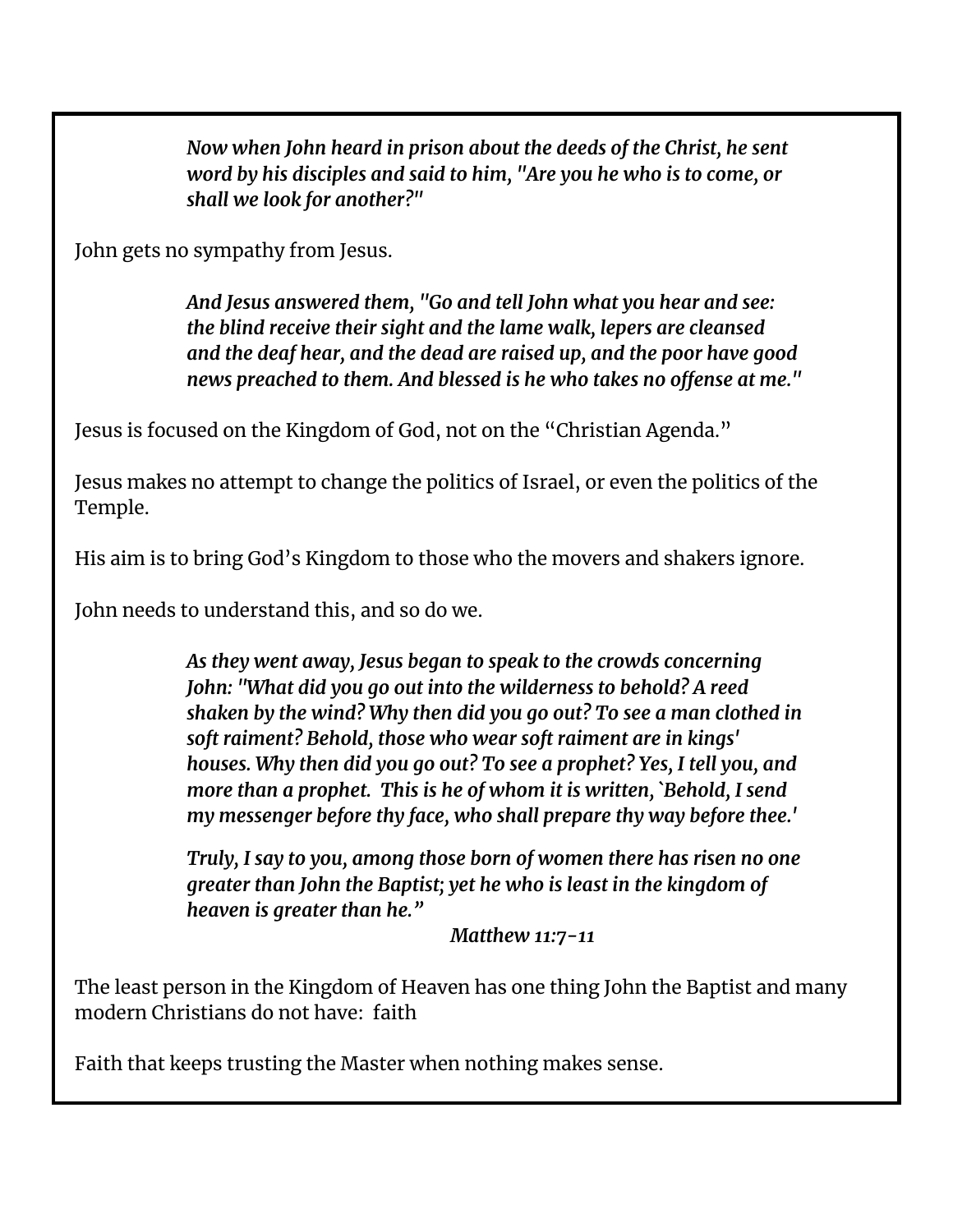Faith that actually obeys the Master.

How does one get that kind of faith?

By following Jesus out among the forgotten ones, and treating them the way Jesus does.

Jesus gives the forgotten ones hope, and so should we---even when we're hurting.



*For the Sake of the Lost courtesy of SigneSandelin*

*Blessed are the poor in spirit, for theirs is the Kingdom of Heaven. Blessed are those who mourn, for they shall be comforted. Blessed are the meek, for they shall inherit the earth.*

Jesus stands by Lazarus the beggar, while the rich man hurries past him on his way to church.

Jesus stands by all the Lazaruses on earth, while the world (even the "Christian world") ignores them.